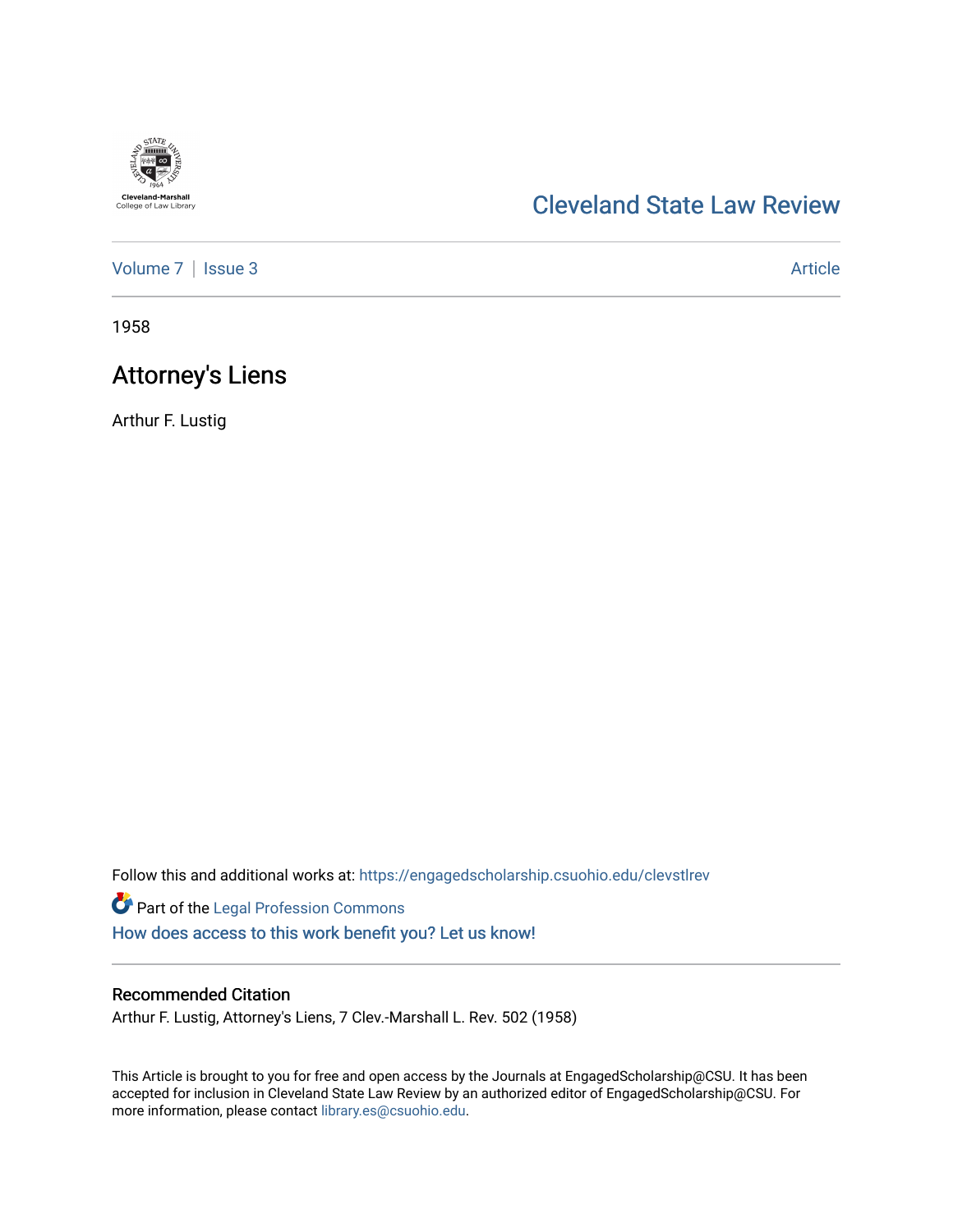### *Attorney's Liens*

#### *Arthur F. Lustig\**

**N FORMER YEARS, AN ATTORNEY WAS PAID** a fee "not as a salary or hire but as a mere gratuity which a counselor cannot demand without doing wrong to his reputation."<sup>1</sup> These customs are long since past. The English rule that a counselor or barrister has no right to charge for his services and that he cannot enforce compensation no longer prevails in Ohio, $2$  for example, and in other states. Today, in most jurisdictions, an attorney's right to payment for services rendered is protected by statute.<sup>3</sup> As of the end of 1955, thirty-one states had some form of an attorney's lien statute.4 In the rest, including Ohio, there is an absence of a *general* attorney's lien statute, though some liens are provided for in some particular situations.

Dean George Neff Stevens of the University of Washington Law School made the pointed statement that the average attorney appears to have little interest in, nor does he realize the inadequacy of, the attorney's lien laws of his state; this is usually the case, until he finds himself personally involved.<sup>5</sup>

There are two types of attorney's liens. First is the general or retaining lien, also referred to as a possessory lien. This general or retaining lien had its beginning in the early English Common Law, being recognized as early as 1779.6 The general lien attaches to papers, documents, money, securities, and other property of the client which comes into the lawful possession of the attorney in his professional capacity; the property may then be retained as security for the payment for compensation for the professional services rendered.7 This lien comes into existence by operation of law, and obviates the necessity of any contract or agreement between the parties to the creation of

**<sup>\*</sup>** B.A., Fenn College; M.A., Western Reserve Univ.; a Senior at Cleveland-Marshall Law School.

**<sup>1</sup>** Blackstone's Commentaries, Book **3,** Ch. 4, p. 419 (Edited by W. H. Browne, 1892).

<sup>2</sup> Roberson v. Dalton, 55 Ohio Wkly. Law Bull. 3 (1910).

**<sup>3</sup>** R. Berger, The Attorney's Lien in Federal Courts: A Protection That Is Long Overdue, 39 A. B. A. J. 131 (1953).

**<sup>4</sup>** G. F. Stevens, Our Inadequate Attorney's Lien Statutes-a Suggestion, **31** Wash. L. R. 2 (1956).

**<sup>5</sup>** Ibid. This article contains a comprehensive survey of all existing attorneys' lien statutes in the United States as of Spring 1956.

**<sup>6</sup>** Welsh v. Hole, 99 Eng. Rep. 155 (K. B., 1779).

**<sup>7</sup>** George v. Walton, **36** Ohio Law Abstract 306, 43 N. E. 2d **515** (1942).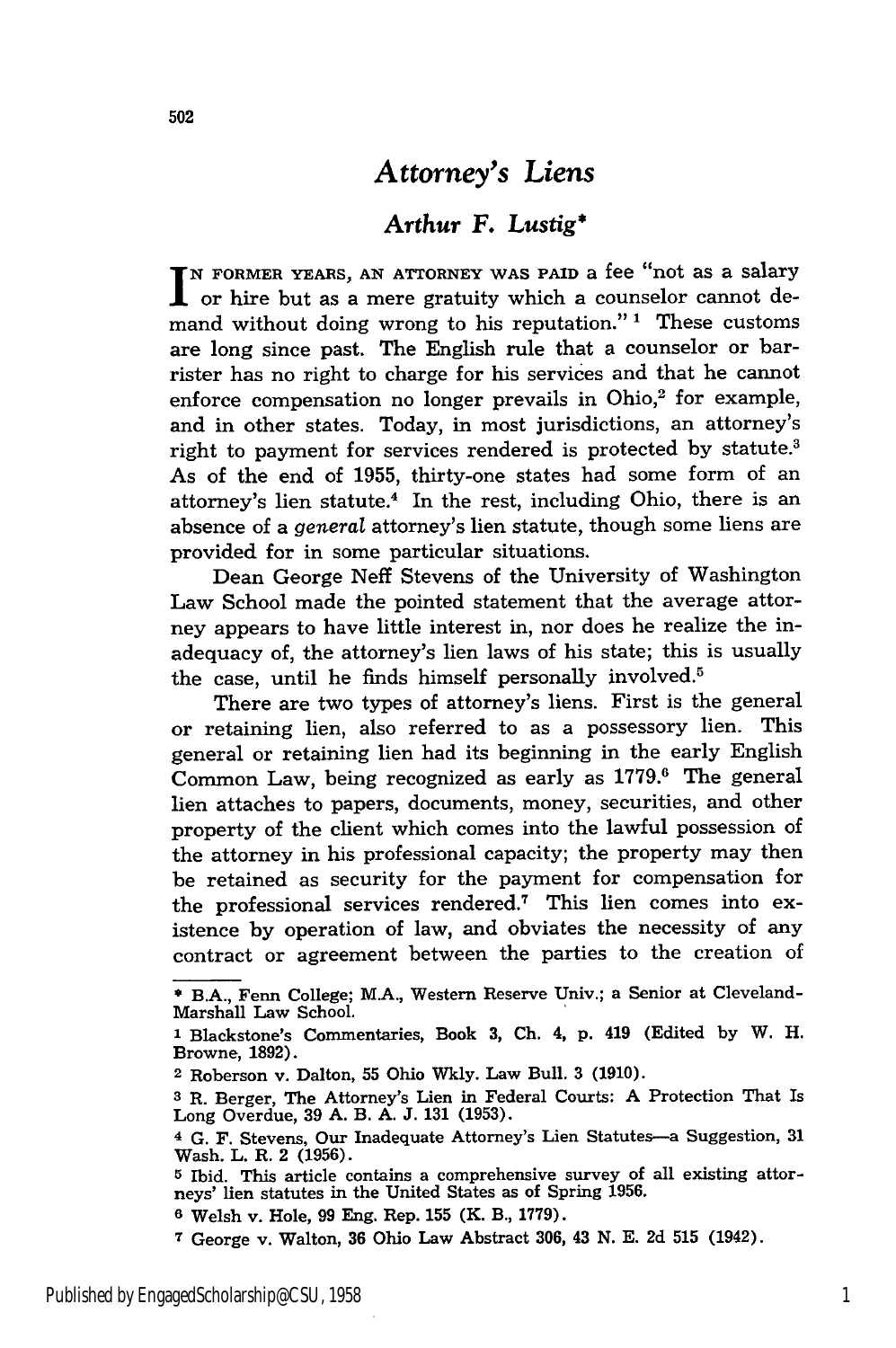the lien. Possibly the most peculiar feature of this lien is that it is entirely passive in character. The attorney, while having the right to retain as security for his fee the property of his client, may not actively enforce his lien either at law or in equity.8 For this type of lien, a client-state is treated the same as an individual client.<sup>9</sup> Moreover, this lien secures not only just compensation due the attorney for any specific professional services he has rendered, but also all sums due from the client; that is, for the general balance due from the client for any services rendered by the attorney.'0

In the absence of a specific statute permitting it, the retaining lien cannot be enforced by a sale of the property which it covers.<sup>11</sup> Even though the statute of limitations may have run against the debt, the lien endures until the debt is paid, hence the statute can in no way defeat it.<sup>12</sup>

The second type of lien is known as the special or charging lien. This type of lien is merely the right of an attorney to obtain a charge upon a judgment, award or decree obtained by him for his client. A second distinguishing characteristic of this lien is that it is limited to costs, disbursements, and services in connection with the litigation from which the judgment, decree or award has been produced.<sup>13</sup> It is in effect, therefore, simply the attorney's right to enforce in equity a common law lien upon a judgment or upon property which is the subject of a judgment, to the extent of his claim.<sup>14</sup>

The case of *Cohen v. Goldberger* sets forth the basis for the attorney's lien.15 An action was brought by Cohen against Goldberger and Morganthaler for an accounting of certain assets of a partnership consisting of Cohen and Goldberger. It was found that Goldberger had transferred to Morganthaler a claim of the firm against the United States Steel Products Company for commissions earned under a contract with the company. Judg-

**<sup>8</sup>** Wood v. Biddle, 7 Ohio Nisi Prius 225 (1896).

**<sup>9</sup>** State v. Ampt., 6 Ohio Decision Reprints 699 (1879).

**<sup>10</sup>**6 Ohio Jur. 2d **95,** Atty. at Law, Sec. **80.**

**<sup>11</sup>**In re Wilson, 12 Fed. Rep. 235 (D. C. N. Y., 1852).

**<sup>12</sup>**Mechem, Agency, **1889,** 4th Impression Book **5, Ch.** 1, Sec. 867, p. **728,** citing In re Murry, **3** W. *N. 190* **(1867).**

**<sup>13</sup>**F. D. Hall, Attorney's Charging Lien, 4 U. of Fla. L. R. **58** (1951).

**<sup>14</sup>**Walcutt v. Huling, **5** Ohio App. **326** (1913). This case has been followed in the more recent one of Hyers v. W. & S. Life Insurance Company, **33** Ohio App. **333** (1913).

**<sup>15 109</sup>** Ohio State 22 **(1923).**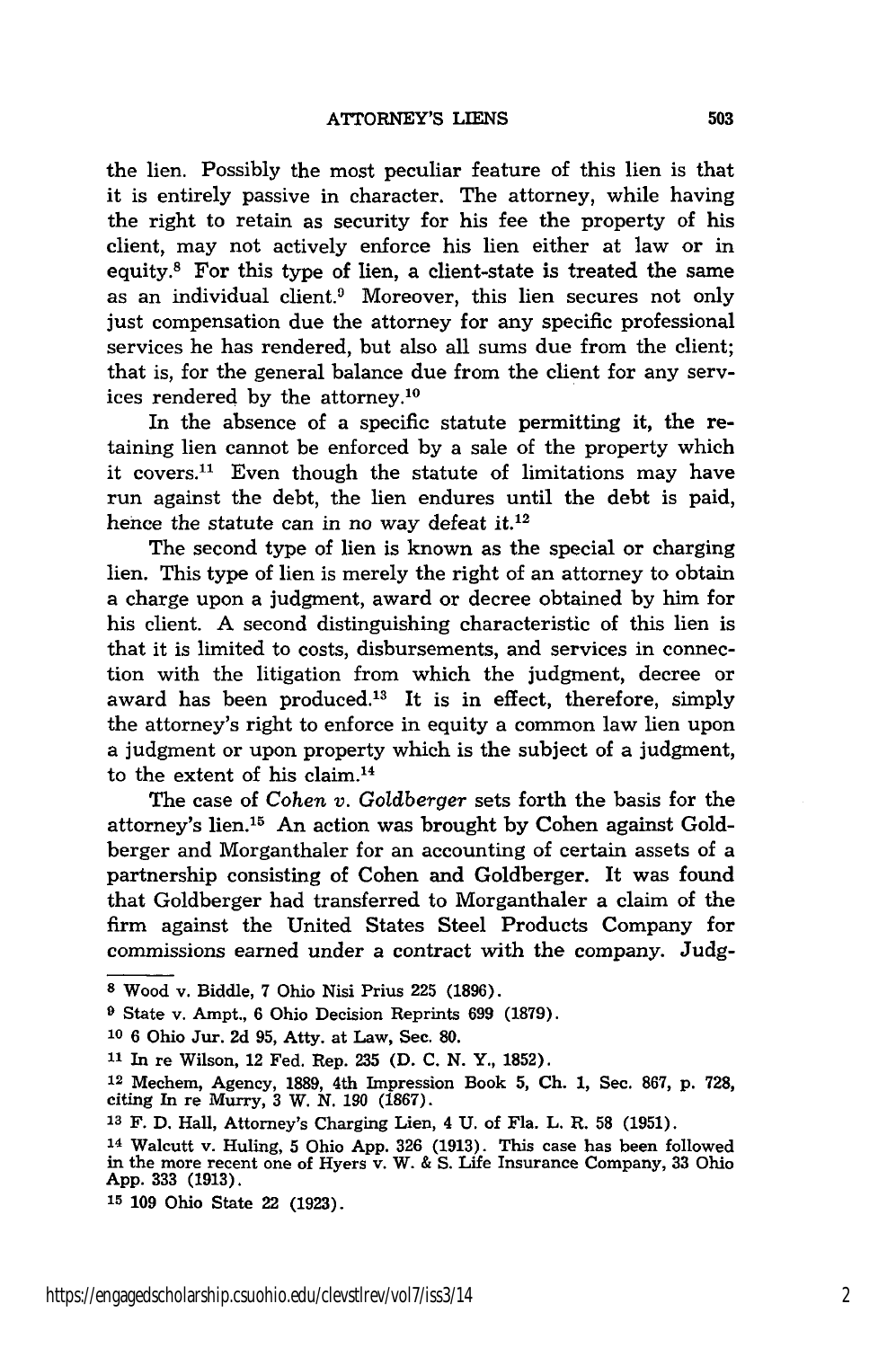ment was rendered in favor of the plaintiff and was affirmed in the Court of Appeals.<sup>16</sup> Thereafter, and before the judgment was paid, two law firms filed their motion in the Court of Appeals in which they stated that they were the attorneys of the plaintiff who had agreed to pay them for their services one-half of the amount which might be recovered, and asked that the same be allowed as a lien upon the judgment. Cohen by answer admitted the rendition of the services as claimed. The court ordered the amount of the judgment plus interest paid to the Clerk of Court. Then one Cramer filed an intervening petition, wherein he claimed to be a partnership creditor and claimed the entire amount of the judgment as partnership assets, arguing that the attorney fee was an individual obligation of Cohen's. The court decided the question as follows:

The contention of Cramer is based wholly on the proposition that the attorneys are the individual creditors of Cohen, and that the priority, if any, can arise only after all the firm creditors of Goldberger & Cohen are paid in full, and the balance, if any remaining, is ordered paid to Cohen as his interest in the partnership. That position would be tenable if it be conceded that the fund represented by the judgment belongs to the firm, and not to Cohen individually, and if the attorneys were general creditors of Cohen; but that would put aside entirely the question of their interest in, or lien upon, the fund produced by their skill and labor, and would result in taking from them that which had thus been procured, and distributing it among general creditors of the firm, probably leaving without remuneration of any sort the attorneys but for whose efforts, presumably, the fund would not have been procured or made available for the payment of the creditors either of the firm or the individuals composing it. The mere statement of that proposition discloses its inequity.17

Quoting 2 Ruling Case Law, page 1069, the court continued:

This right, though called a lien, rests  $* * *$  on the equity of an attorney to be paid his fees and disbursements out of the judgment which he has obtained, and is upheld on the theory that his service and skill produced the judgment, and in accordance with the principle which gives a mechanic a lien upon a valuable thing which, by his skill and labor, he has produced.

The court concluded by saying:

**<sup>10</sup>**Morganthaler v. Cohen, **103** Ohio State **328 (1921).**

**<sup>17</sup>** Cohen v. Goldberger, **109** Ohio State **26, 27, 28.** This case has been followed in the later decision of Newcomb v. Krueger, **36** Ohio App. 469 (1930).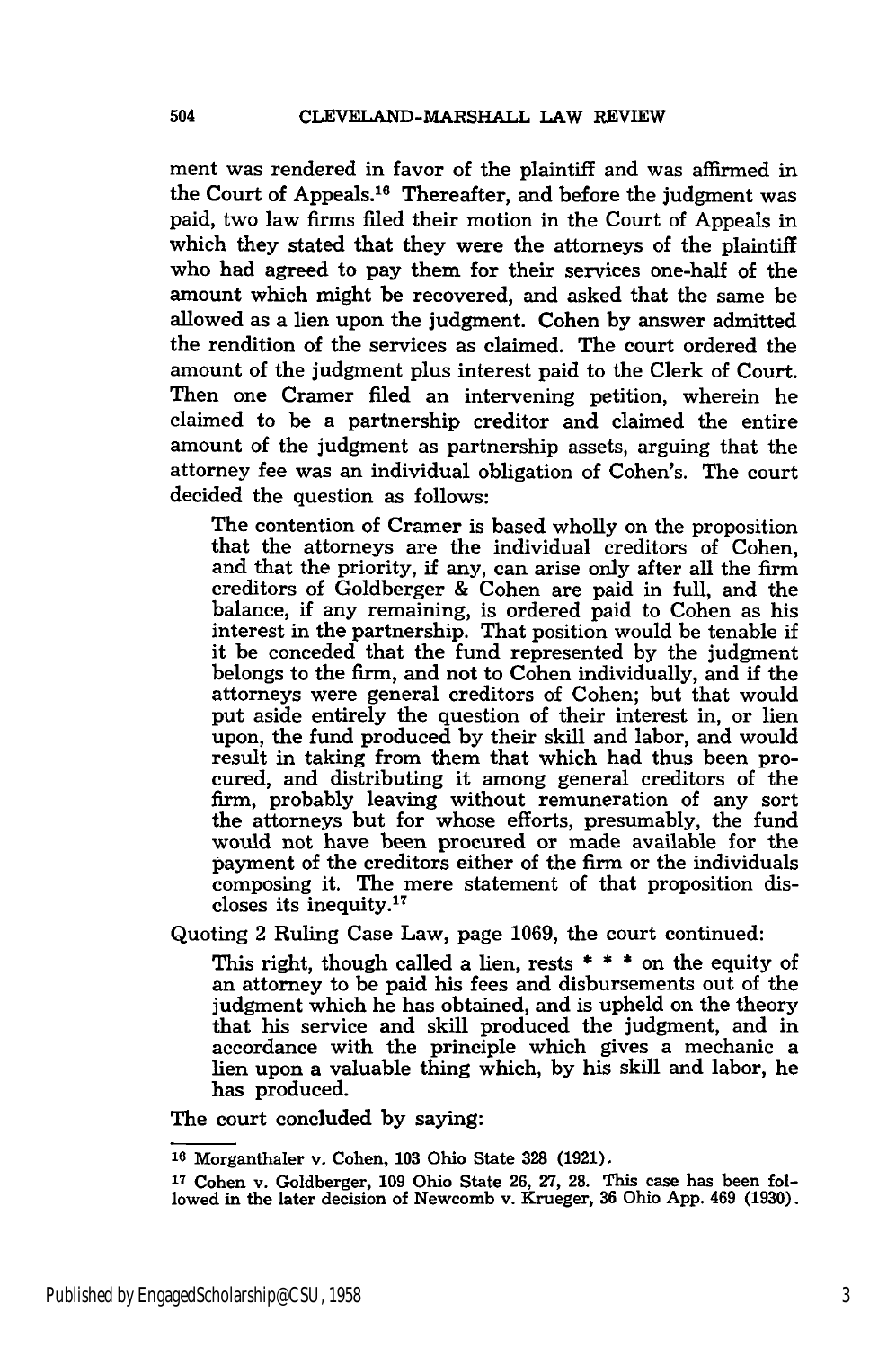We find no basis for the contention **.** . **.** that a lien cannot be asserted **by** attorneys, in the absence of an agreement with their client that they should have such lien.

From this case one may derive the proposition that the right of the attorney to payment of fees earned in the prosecution of litigation to judgment rests on the equity of the attorney to be paid out of the judgment recovered by him, on the theory that his services and skill instrumentally created the fund.

The right of an attorney to enforce the charging lien has no statutory basis in the Ohio code. Only from a long line of decisions by the various Ohio courts has it been determined that such an equitable right does exist and that in proper cases the courts of the state will enforce this lien.'8 This lien has been held not to extend beyond the charges and fees in the suit in which the judgment was recovered, and therefore not to cover any general balance which may be due.<sup>19</sup> Likewise, attorneys' fees for professional services rendered in one case may not be ordered paid out of funds recovered in a second case. Nor for that matter, for any services rendered other than those in the instant case in which the money was produced. $20$ 

An Illinois court has held that an attorney, in response to a subpoena to produce records as to the services rendered, cannot refuse to obey the subpoena on the ground that his lien would obviously be destroyed because the property would pass from his possession.<sup>21</sup> On the brighter side however, there is at least some authority for the supposition that the charging lien may be enforced in a like manner as the retaining lien, although the attorneys' claim is barred by the statute of limitations. $22$ 

To appreciate the tenuous ground upon which both the general and special liens rest in Ohio, one must carefully note that the former is a completely passive lien and the latter is in the nature of an equitable right which has no basis in Ohio statutory law but is completely and utterly contingent upon the will of the court for its enforcement.

**<sup>18 6</sup>** Ohio Jur. **2d 98,** Atty. at Law, Sec. **85.** The **U. S.** Supreme Court in the case of Winton v. Amos, **255 U. S. 373, 393 (1921),** recognized the claim against a lien upon a fund so produced as having a "curious analogy to the salvage services of the maritime law.'

**<sup>19 5</sup>** Am. Jur. **395,** Atty. at Law, Sec. **223.**

**<sup>20</sup>**Phillips v. Travelers Ins. Co., **18** Ohio Circ. Ct. (New Series) **356 (1911).**

**<sup>21</sup>**Ross v. Wells, **127 N. E. 2d 519** (IM., **1955).** See also Reynolds v. Warner, **258 N.** W. 462 (Nebr., **1935).**

**<sup>22</sup>**Mechem, op. cit. supra, note 12, at **p. 735,** Sec. **874,** citing Higgins v. Scott, 2 **B&Ad** 413 **(1831).**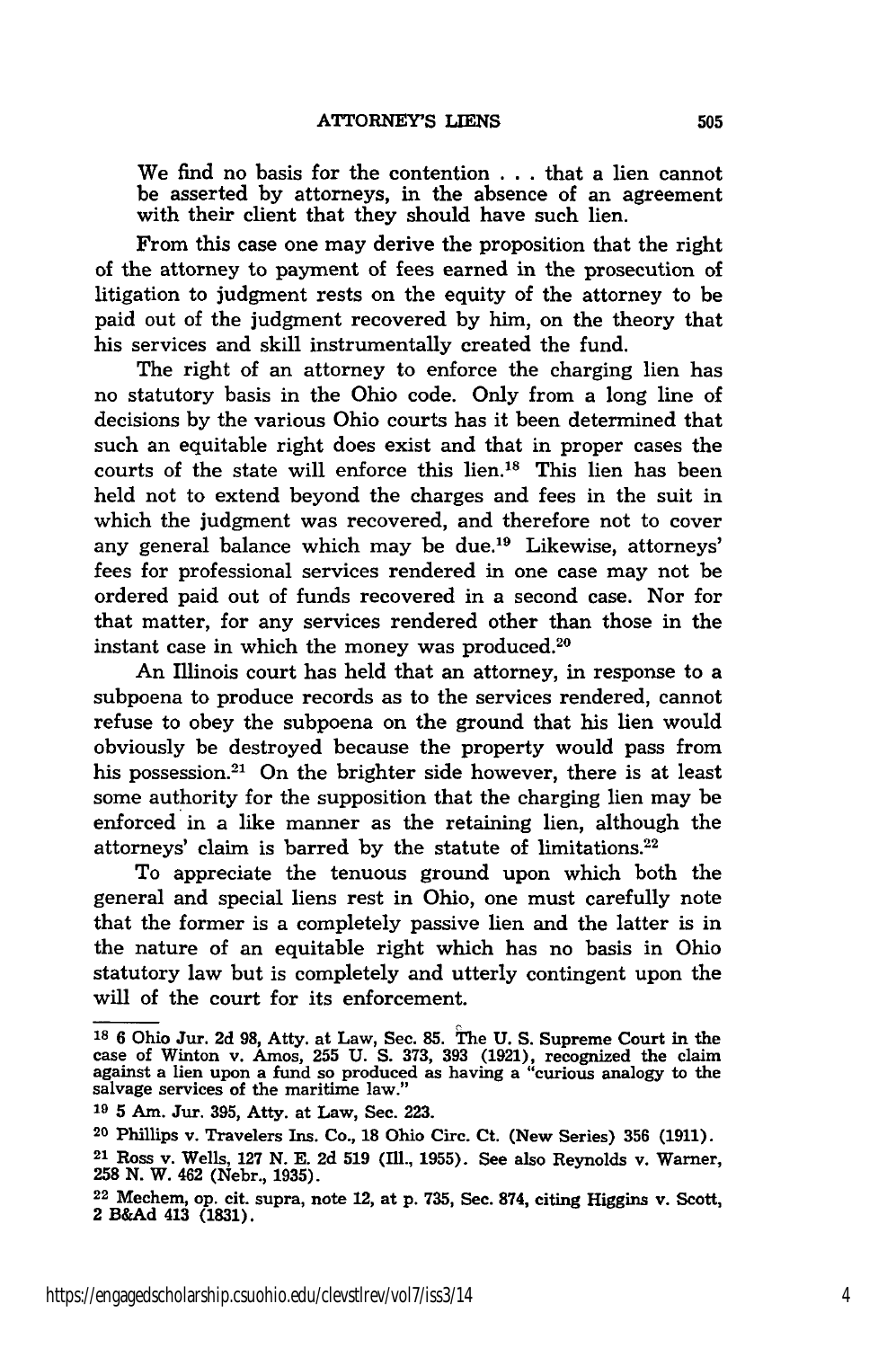A third and curious type of "lien" is the right of offset as recognized in the common law. $23$  In Ohio, it is synonomous with counterclaim. Essentially, this is the right of the attorney to apply all the client's funds received by the attorney against the general balance of compensation due from the client for professional services. Some Ohio cases follow this view. An early Ohio case, *Diehl v. Friester*,<sup>24</sup> held that a motion to set off one judgment against another is an appeal to the equitable power of the court, to be granted or refused upon consideration of all the facts. In granting such motion, the claim of the attorney for fees will be respected. The right of an attorney in such a case is not a specific lien upon judgments, but is a right which under certain circumstances a court may protect.

A similar line of reasoning was used in the case of *Montalto v. Yeckley.*<sup>25</sup> Plaintiff brought an action against defendant and recovered a judgment which was appealed. While the case was pending in the trial court, the defendant filed an amended answer in the Court of Appeals setting up in effect that he had, during the pendency of the action, purchased and received by assignment from a third person a judgment against the plaintiffs, and prayed that it be set off against the plaintiff's judgment. The Appellate Court allowed the judgment assigned to the defendant as a set-off in full satisfaction of the plaintiff's judgment without making any allowance for attorneys' fees. Counsel for the plaintiffs insisted that the defendant's judgment should not be set off so as to deprive them of their attorneys' fees for services rendered. Their fee was contingent and was to be based upon an agreed percentage of the amount that might be collected. They had no lien on the judgment and no assignment of any part thereof to protect their contingent fee. The court then discussed the previous case of *Diehl v. Friester* and ended with the following:

The court's power to exercise discretion in the allowance of a set-off finds its counterpart in the court's power to exercise discretion with regard to attorneys' fees. If the claim for fees is allowed, then the amount allowed to a defendant as a set-off must be reduced accordingly. The trial court herein refused to take into consideration attorney fees in allowing the set-off to defendant. This action of the court

**<sup>23</sup>** Stevens, supra, note 4, at 2.

**<sup>24</sup>** Diehl v. Friester, **37** Ohio State 473 **(1882).**

**<sup>25</sup>** 143 Ohio State **181** (1944).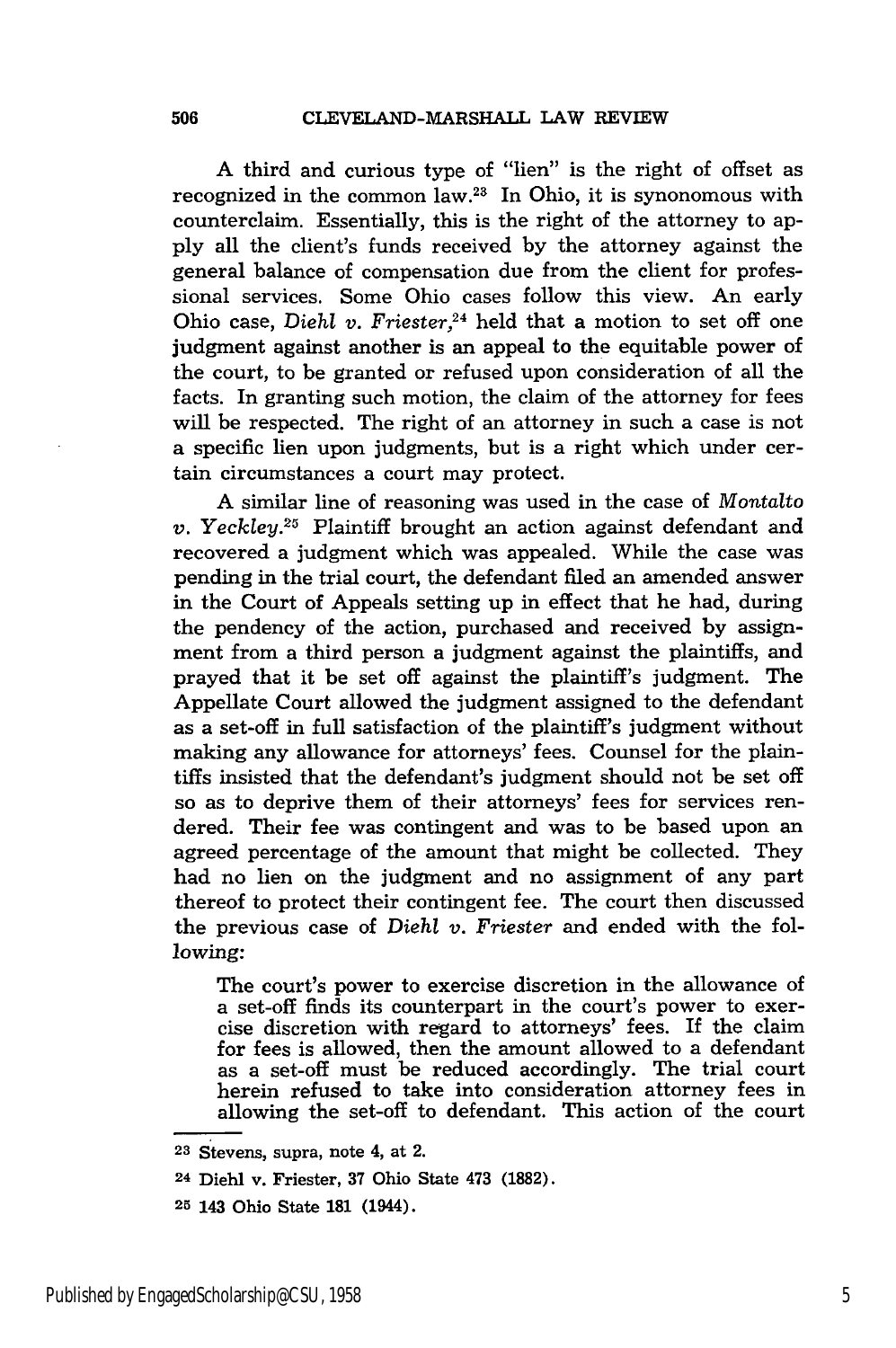was within its discretion and did not constitute reversible error under the particular facts of this case.<sup>26</sup>

The question naturally arises as to the situations which might be presented to a court that could be valid foundations for the granting of such relief.

The problems inherent in set-offs have not been dealt with by many states. Several statutes $27$  provide for the subordination to the rights existing between the parties of the attorneys' lien. One state<sup>28</sup> requires that the executions not be set-off against each other in such a way as to do injury to whatever lien the attorney may have.

Other aspects of the attorney's lien are worthy of consideration. A special or charging lien may be created by an express contract between the attorney and his client.<sup>29</sup> Therefore, a contract of attorneys with their client, whereby they are to have three-tenths of the proceeds of any judgment that they may recover in an action to be instituted by them for such client, creates an equitable lien in their favor on the proceeds of the judgment recovered.<sup>30</sup> In a later case, $31$  it was held that an attorney who successfully prosecutes a claim for a client on a contingent fee contract of one-third of the amount recovered, has a retaining lien upon a check issued by the Clerk of the Court for the amount of the recovery. If, without the attorney's consent, the client forcibly snatches the check from the hand of the attorney and converts the proceeds to his own use, the attorney has a cause of action for damages against the client for such tortious act. It is interesting to note that the court awarded to the plaintiff a judgment exactly equal to the amount of his claimed lien.<sup>32</sup>

Apparently, in Ohio notice to the judgment debtor of the attorney's lien is necessary in order to protect it against a bona fide settlement and payment of the debt by the debtor

**<sup>28</sup>**Rev. Stat. Maine, c. **118,** Sec. **28,** Vol. **3** (1954).

**81** Wheaton v. Chandler, **68** Ohio **App.** 474 (1942).

**<sup>26</sup>** Ibid., **185.**

**<sup>27</sup>**Alaska, Compiled Laws Annotated, Vol. 4 (1949), Sec. **26-8-1** (fourth) (but see **1957** renumbering of Alaska statutes); Minn. Code, Vol. 2 **(1953),** Sec. 481.13 **(5).**

**<sup>29</sup>**5 Am. Jur. 394, Atty. at Law, Sec. 221.

**<sup>30</sup>**Chapman v. Lee, 45 Ohio State **356 (1887);** Larwill v. Smith, **65** Ohio State **566 (1901).** Dicta in the Chapman case has been criticized in Powers v. Ruelbach, **66** Ohio Law Abstract **31 (1952).**

**<sup>32</sup>** Ibid., 479.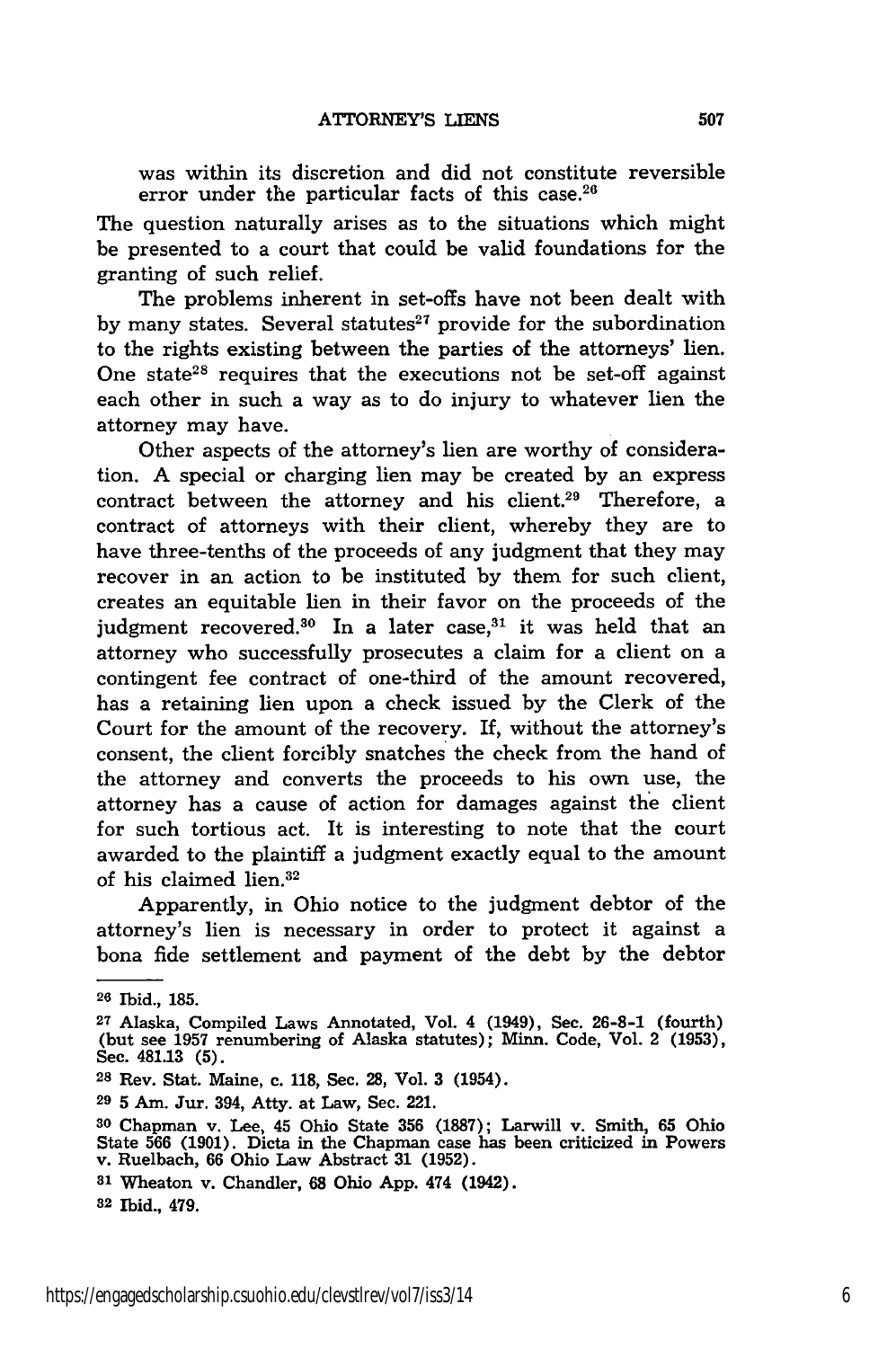made in ignorance of the existence of the lien.<sup>33</sup> An attorney who has, **by** agreement with his client, an interest in the award produced **by** his services, may enforce his lien against the judgment debtor if the latter has been duly notified of the attorney's rights.<sup>34</sup> However, although the attorney possesses a share of the proceeds of the cause of action, he cannot, merely by giving notice, impose on the tort feasor an obligation to account to him for his share; by such effect the attorney would virtually be able to place himself in the position of the injured person and he would be able to negotiate for settlement in that light.35 Such notice may merely apprise the judgment debtor that the attorney claims to have an assignment of a portion of whatever may be paid. It may contain no assertion that whatever might be paid should be paid to the attorney, or that it might not be paid to his client. Again, the notice may not truly state the nature of the interest which was assigned.<sup>36</sup>

An interesting problem arises as to whether or not the attorney who does work for a minor may possess a lien for his fees out of the legal services which he has performed. It is generally thought that since a minor is liable for services which are necessaries, an attorney's fee for prosecuting the minor's claim could be so classified, thus rendering the minor's estate liable. How could the minor prosecute some claims without the aid of counsel? $37$ 

In a startling Missouri decision-Fenn *v. Hart Dairy Com* $pany^{38}$ —this theory was completely rejected. The court adopted the reasoning found in an old Vermont case, $39$  stating that necessaries are only those things which are of "necessity" to the minor. The Missouri court then gave this term its narrowest possible meaning, stating that since the minor is not brought into court under any compulsion, the suit is not a necessity.<sup>40</sup> It even brought in the argument that the statute of limitations does not

**<sup>33</sup><sup>6</sup>**Ohio Jur. 2d **97,** Atty. at Law, Sec. **83.**

**<sup>34</sup>**Bailey v. Toledo & **0. C.** R. Co., **30** Ohio Nisi Prius (New Series) **366 (1905).**

**<sup>35</sup>** Pennsylvania Co. v. Thatcher, **78** Ohio State **175 (1908).**

**<sup>36</sup>** Ibid., **189-190.**

**<sup>37</sup>**Troiani, Problems of Attorney's Fees **....** Arising from a Minor's Tort Claim, **1957,** Wash. **U.** L. **Q.** 264.

**<sup>38 231</sup>** Mo. **App. 1005 (1935).**

**<sup>39</sup>** Thrall v. Wright, **38** Vt. 494 **(1865).**

**<sup>40</sup>** Supra, note **38.**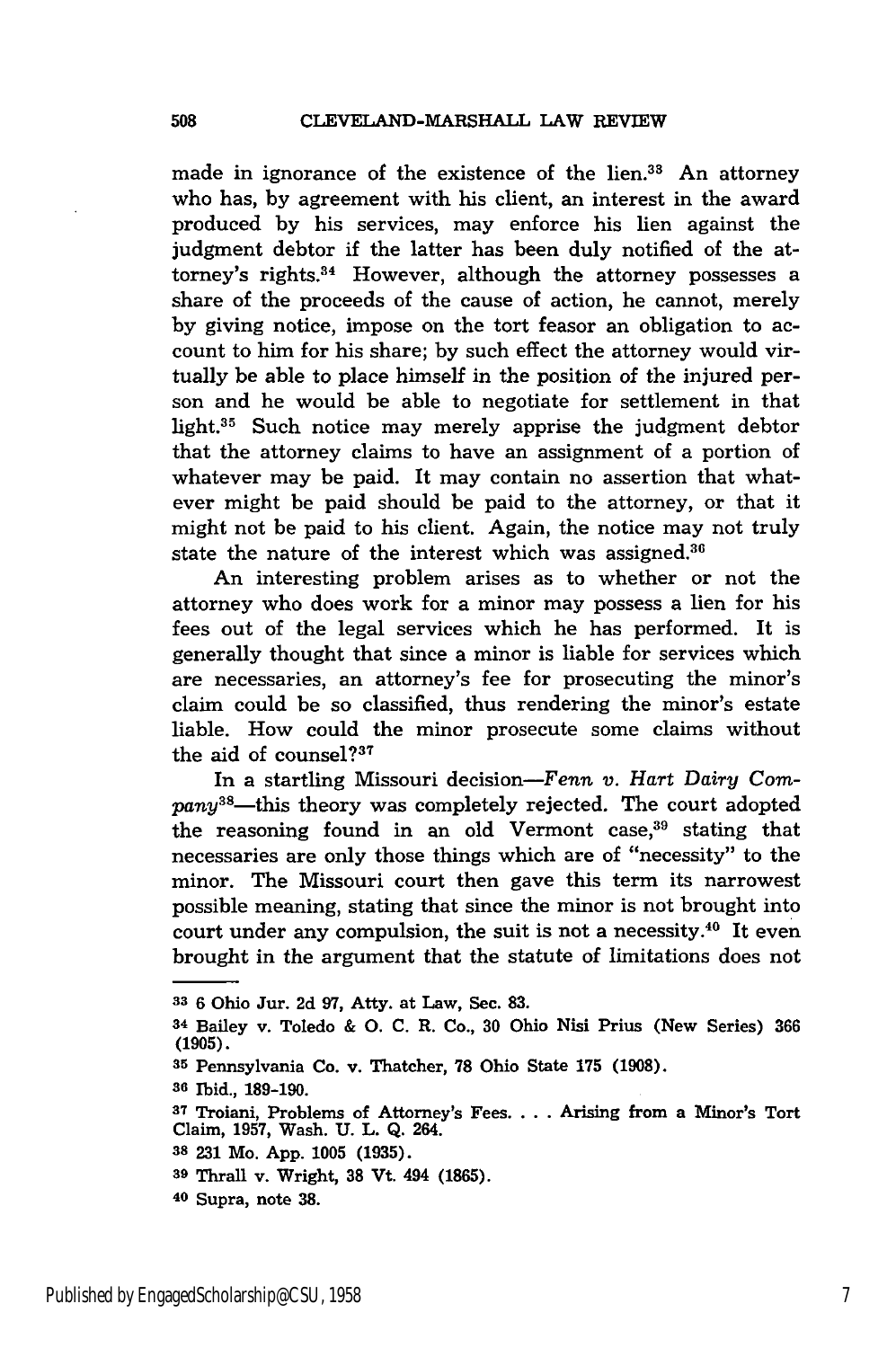begin to run on his cause of action until he reaches majority.<sup>41</sup> The Fenn case was labeled an unfortunate decision,<sup>42</sup> for the court created a situation in which attorneys representing minors can only hope that the minor will not disaffirm his agreement.

Members of the Cuyahoga County (Cleveland) Bar in Ohio are in a more fortunate position. Pursuant to the Ohio Code<sup>41</sup> the Probate Courts are authorized to set up rules of procedure. Rule 25 concerns counsel fees in connection with settlement of claims for wrongful death, conscious pain and suffering, claims for personal injuries to persons under guardianship, and settlement of personal injuries to minors.<sup>44</sup> According to Rule 25, in cases wherein representation is on a contingent basis, counsel will be allowed maximum fees on the amount obtained in accordance with the following schedule:

> 331/3% of the first \$10,000 30% of the next \$10,000 25% of the balance in excess of \$20,000,

provided, however, that additional compensation may be granted on a showing of extraordinary services.<sup>45</sup>

The right of an attorney to either a general or special lien may be waived, as is true of most other rights. The lien may be given up upon the acceptance by the attorney of some se-

44 Ohio Rev. Code, § 2111.18: "When personal injury, damage to tangible or intangible property, or damage or loss on account of personal injury or damage to tangible or intangible property is caused to a ward by wrongful act, neglect, or default which would entitle the ward to maintain an action or recover damages therefor, the guardian of the estate of such ward may adjust and settle said claim with the advice, approval and consent of the probate court. In such settlement, if the ward is a minor, the parent or parents may waive all claim for damages on account of loss of service of such minor, and such claim may be included in such settlement; provided that when it is proposed that the claim involved be settled for one thousand dollars or less, the court may, upon application by any person whom the court may authorize to receive and receipt for such settlement, authorize such settlement without the appointment of a guardian and authorize the delivery of said moneys to the natural guardian of the minor, to the person by whom the minor is maintained or to the minor himself. Such court may authorize such minor or person receiving such moneys to execute a com-<br>plete telease on account thereof. Such payment shall be a complete and final discharge of any such claim."

**<sup>45</sup>**Rule **25** of the Probate Court of Cuyahoga County, Ohio.

<sup>41</sup> Supra, note 38.

<sup>42</sup> Troiani, supra, note 37.

**<sup>43</sup>**Ohio Rev. Code, § 2101.04: "The several judges of the probate court shall make rules regulating the practice and conducting the business of the court, which they shall submit to the supreme court. In order to maintain regu-<br>larity and uniformity in the proceedings of all the probate courts, the su-<br>preme court may alter and amend such rules and make other rules."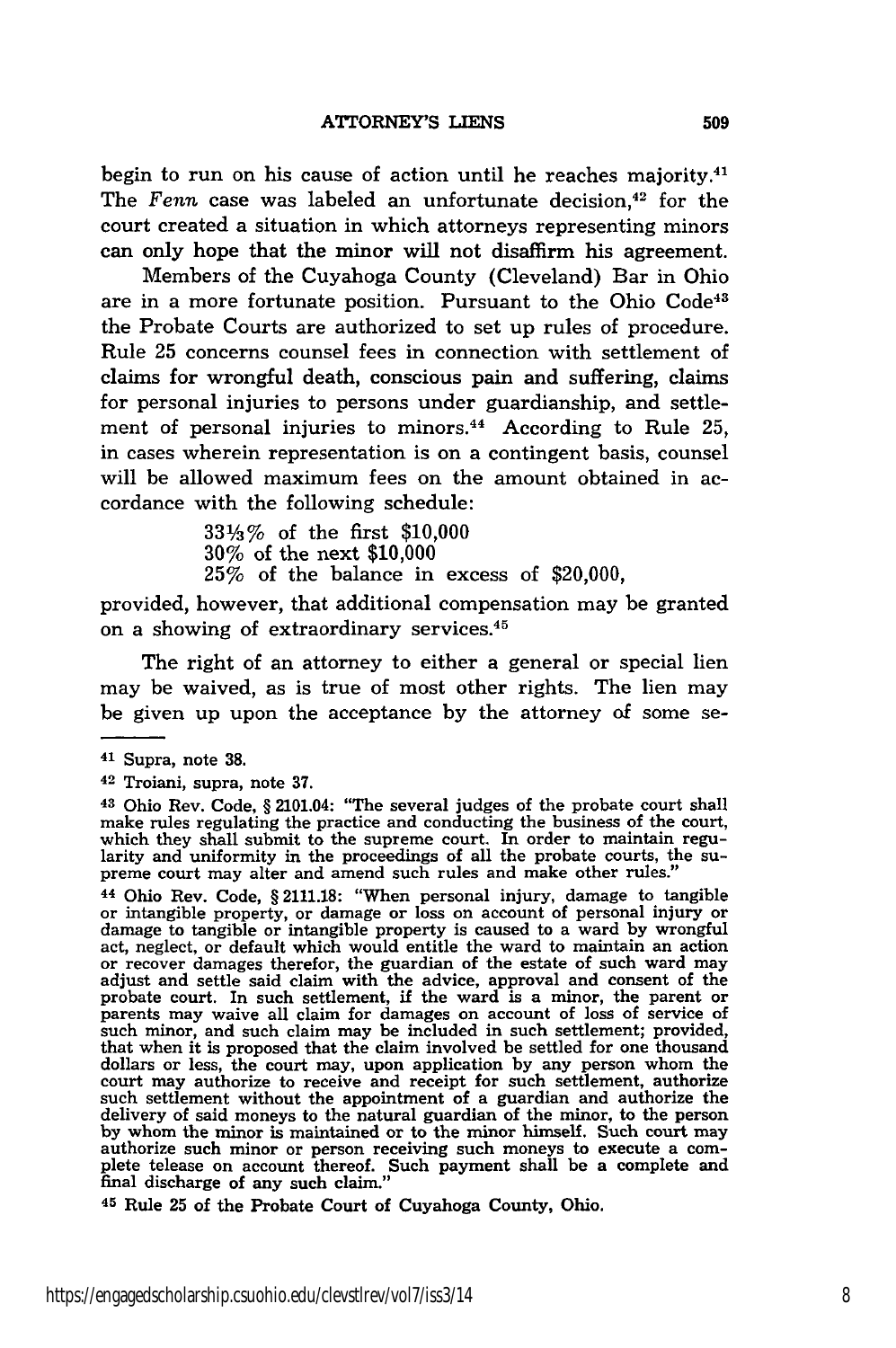curity for his claim. Should the attorney then be dismissed by his client he has no lien upon papers filed by him in court and, therefore, would not be able to withdraw them.<sup>46</sup> Similarly, should the attorney without proper cause divest himself of the attorney-client relationship and withdraw from the case, he consequently surrenders any lien which he might otherwise have held. Under certain circumstances,<sup>47</sup> the Ohio Court of Common Pleas has jurisdiction to entertain a proceeding for the cancellation of a lien for attorney's fees.<sup>48</sup>

Should a judgment-debtor attempt to assign his judgment to defeat an attorney's lien which has once attached, the lien will not be defeated despite the fact that the assignee was without notice of the lien.<sup>49</sup> As has already been stated, the attorney cannot acquire such an interest in his client's cause of action as will put him in the place of the client and make the judgmentdebtor answerable to him. However, where the client effects a compromise or settlement without the attorney's consent, the lien will not be defeated but will attach to the proceeds of the settlement.<sup>50</sup>

From the foregoing, the status of the law on attorneys' liens obviously is extremely confused and inadequate. Statutory enactments, rather than judicial interpretation, are needed in order to clarify the situation.

The previous foregoing discussion was concerned primarily with the liens of a plaintiff's attorney. A word concerning the rights of the defendant's attorney is in order. Only seven states have specifically provided for a lien for the defense attorney where he has filed a counterclaim,<sup>51</sup> but only two states have made a statutory effort to provide the defendant's attorney with a charging lien. $52$  At least one law compiler takes the view that

**<sup>46</sup>**Dodson v. Riddle, 1 Ohio Decision Reprints 54 (1844).

<sup>&</sup>lt;sup>47</sup> Ohio Rev. Code, § 707.28. This statute represents a highly technical and marrow situation which results from the division of property and funds which must be made when a village is created from a township.

**<sup>48</sup>**Eastlake v. Davis, 94 Ohio App. 71 (1952).

**<sup>49</sup>**Hinman v. Rogers, 4 Ohio Decision Reprints 303 (1878).

**<sup>50</sup>** Supra, note 30.

**<sup>51</sup>**Idaho Code, Vol. 2, Sec. 3-205 (1953); Mo. Rev. Stat., Vol. 27, Sec. 484- 130 (1949); Mont. Rev. Code, Vol. 7, Sec. 93-2120 (1947); Nev. Comp. L., Vol. 4, Sec. **8923 (1929); N.** Y. Judiciary L., Issue 2, **1957,** Part I of Consolidated Laws Service, Vol **6,** Sec. 475; Okla. Stat. **(1951),** Title 5, Sec. 6; Utah Judicial Code (1953), Sec. 78-51-41.

**<sup>52</sup>**Georgia Code (1933), Vol. 4, Sec. 9-613 (5); La. Rev. Stat. (1950), Vol. **1,** Sec. **9:5001.**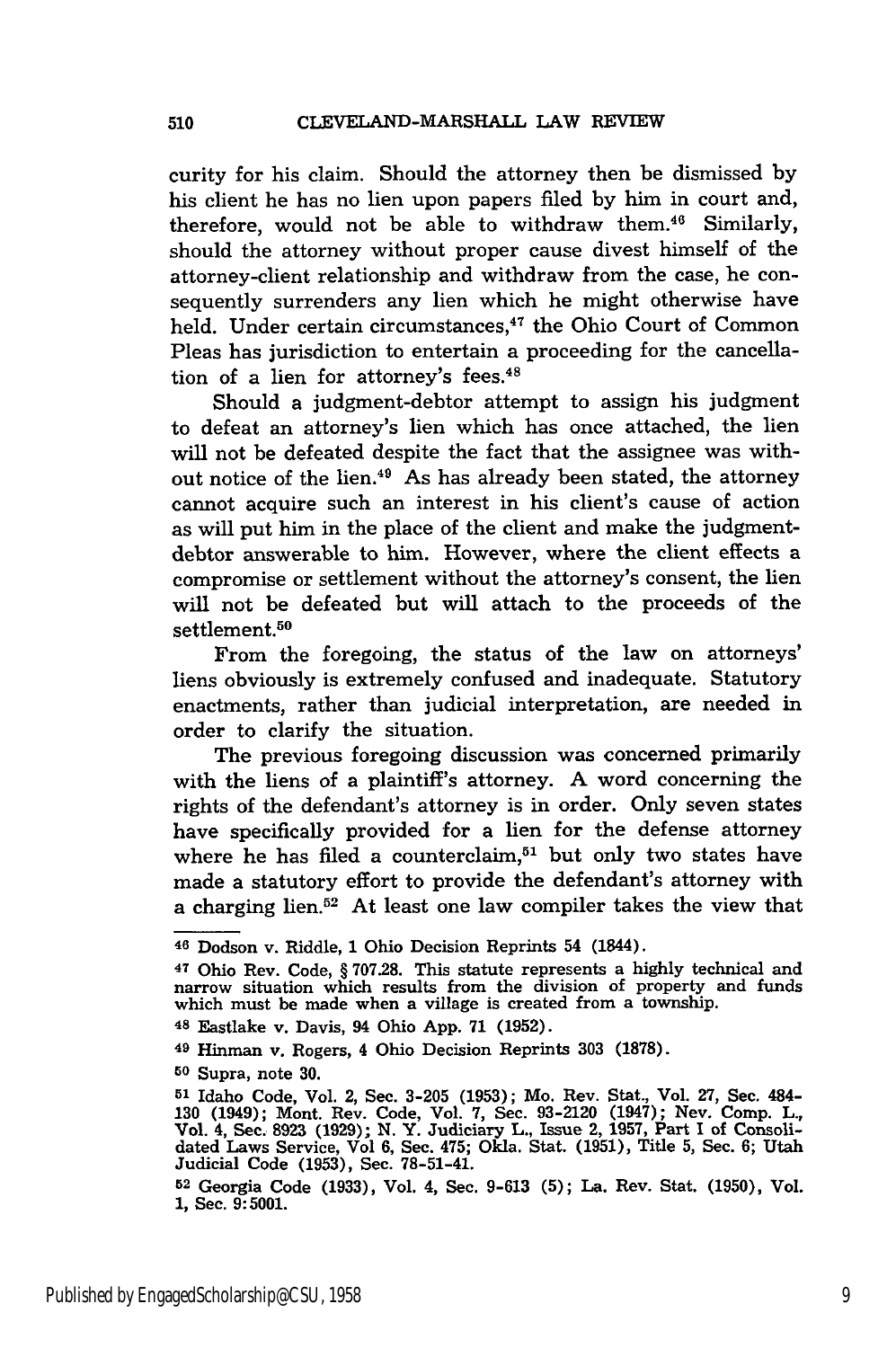there may be instances in which the defendant's attorney also has such a right.<sup>53</sup>

Dean Stevens has suggested a model attorney's lien statute which is set out as follows: 54

#### A PROPOSED ATTORNEY'S LIEN STATUTE

**ATTORNEY'S LIENS:** Extent, notice, priority, enforcement and release.

**A-EXTENT:**

An attorney has a lien for the general balance of all compensation due him from his client, for professional services to such client whether especially agreed upon or implied, as provided in this section:

- 1—Upon all papers, personal property and money of his client in his possession;
- 2-Upon any claim, cause of action or defense placed in the attorney's hands, which shall attach to a verdict, report, determination, decision, judgment, decree or final order in his client's favor of any court, or, of any state, municipal, federal or other governmental agency, and to any money or property, real or personal, which may be recovered, or cleared, as a result of such claim, cause of action, or defense, no matter in whose hands (including governmental agencies) such money or property, real or personal, may be; provided however, that this section shall not apply where the money or property involved is specifically excepted from claims or liens by law.

**B-NOTICE SUFFICIENT TO CREATE THE LIEN:** Parties affected:

- 1-Possession of papers, personal property or money by the attorney shall be sufficient notice to create the lien as against all the world.
- 2-Notice, in writing, to the adverse party or, where the adverse party is represented by counsel, to his attorney, that the attorney has been retained with respect to a

**<sup>53 6</sup>** Ohio Jur. 2d 94, Atty. at Law, Sec. 79; **5** Am. Jur. **396,** Atty. at Law, Sec. 224.

**<sup>54</sup>**Stevens, supra, note 4, at 20-21. It might be noted that there is one Ohio statute which deals with attorney's liens: Ohio Rev. Code § 5719.20. Being under title 57 it deals with the very narrow field of liens on land for money advanced to pay taxes:

<sup>&</sup>quot;Each attorney, agent, guardian or executor seized or having the care of lands who is subjected to any trouble or expense in paying the taxes thereon, or advances his own money for listing or paying the taxes thereon, shall be allowed a reasonable compensation for the time spent, the expenses incurred, and the money advanced, which shall be a just charge against the person for whose benefit it was advanced."